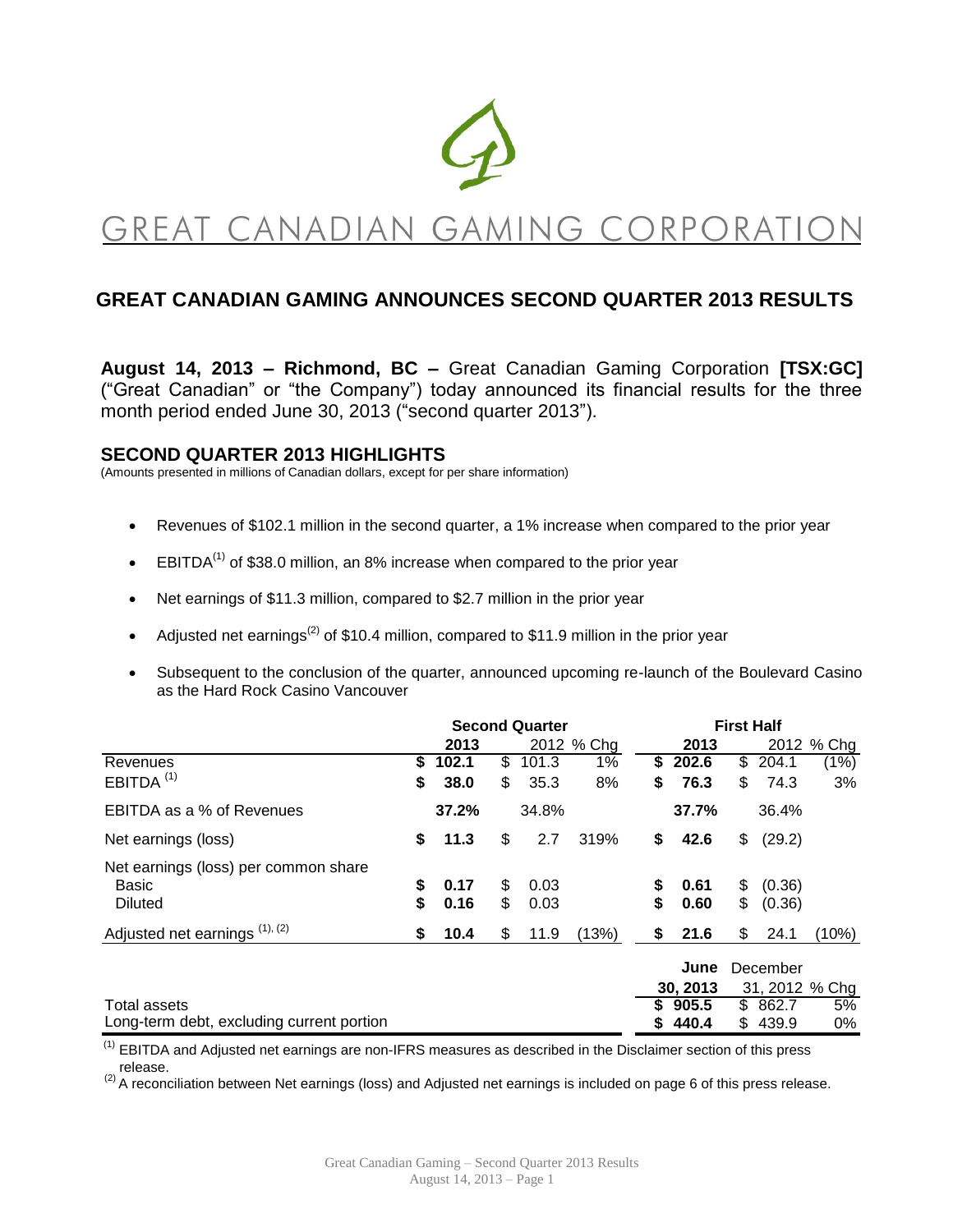For the second quarter of 2013, Great Canadian recorded revenues of \$102.1 million, a \$0.8 million, or 1%, increase from the second quarter of 2012. EBITDA was \$38.0 million, a \$2.7 million, or 8%, increase from the second quarter of 2012. The increases in consolidated revenues and EBITDA were primarily due to revenue growth at the River Rock Casino Resort ("River Rock") and the recently opened Chances Chilliwack, as well as improvements at Great American Casinos. These increases were substantially offset by declines at both the Boulevard Casino ("Boulevard") and the Company`s Ontario Racetracks. EBITDA as a percentage of revenues for the second quarter of 2013 was 37.2%, a 2.4 percentage point increase from the second quarter of 2012.

Net earnings increased by \$8.6 million in the second quarter of 2013, when compared to the second quarter of 2012. This increase was primarily due to a non-recurring expense of \$11.0 million associated with the settlement of a legal dispute in the second quarter of 2012. Net earnings were also impacted by both the increased EBITDA and a reduction in amortization expense. These increases were partially offset by both higher net interest and financing costs due to a higher amount of long-term debt, as well as an increase in income taxes that related to the higher earnings before income taxes in the second quarter of 2013, when compared to the second quarter of 2012.

"Great Canadian's financial results for the second quarter of 2013 reflect positive contributions from River Rock, our recently opened Chances Chilliwack, and the Great American Casinos," stated Rod Baker, Great Canadian's President and Chief Executive Officer. "Despite these encouraging performances, our Boulevard casino once again witnessed declines in slot coin-in, table drop, and food and beverage revenues. Boulevard remains challenged by both local economic conditions and ongoing disruption caused by proximate highway construction.

"We continue to focus upon providing Boulevard's loyal guests with exceptional service as we work towards the re-launch of the property under the Hard Rock Casino Vancouver brand later this year. The introduction of this exciting brand, which we announced at the beginning of July, will coincide with the conclusion of the nearby highway construction.

"Since April 1, 2013, Great Canadian's Ontario racetracks have operated under interim lease arrangements with the Ontario Lottery and Gaming Corporation. Despite the receipt of both lease revenues from the OLG and horse racing transition funding from the Government of Ontario, there was an overall decline in revenues at these two facilities, which no longer receive a fixed percentage of the OLG's slot revenues nor directly share in the horse racing pari-mutuel wagering revenues that the tracks generate. We are pleased to continue our relationship with the OLG, and look forward to developing this relationship further as the gaming industry in Ontario continues its evolution.

"Great Canadian is financially prepared to take advantage of new value-added growth opportunities, including those in Ontario. The Company's financial flexibility is evident in both our strong cash balance and our undrawn revolving credit facility. While we await greater clarity surrounding these opportunities, we continue to pursue other avenues for the creation of shareholder value. The Company devoted \$6.9 million of its cash resources during March 2013 and \$16.6 million during April 2013 toward repurchasing and cancelling 2.5 million common shares at an average price of \$9.32. As a result of these cancellations, we increased the ownership percentage of our existing shareholders by 3.6%."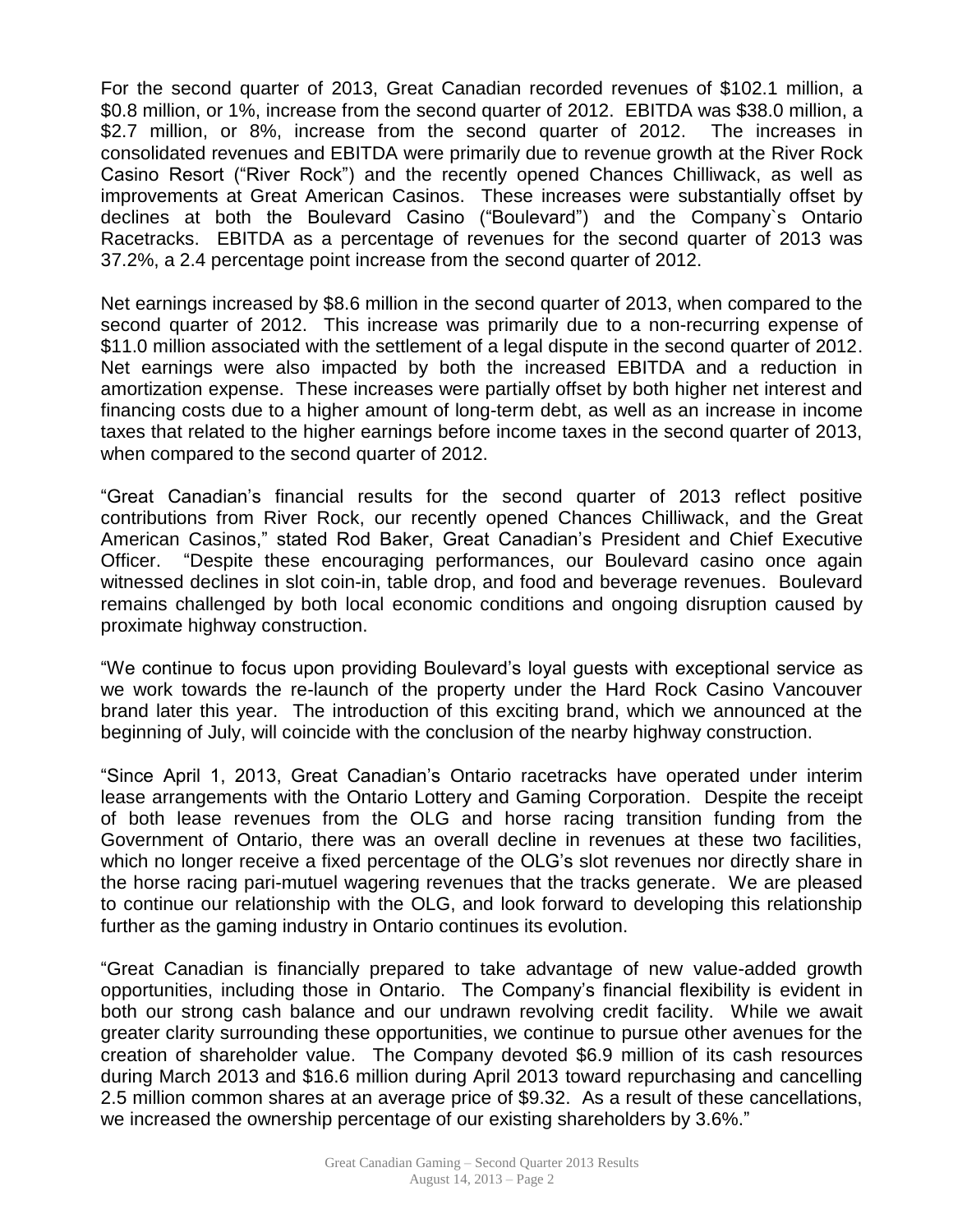Great Canadian will host a conference call for investors and analysts today, August 14, 2013, at 2:00 PM Pacific Time to review the financial results for the period ended June 30, 2013. To participate in the conference call, please dial 416-764-8688, or toll free at 888- 390-0546 (Passcode: 94682617). Questions will be reserved for institutional investors and analysts. Interested parties may also access the call via the Investor Relations section of the Company's website, [www.gcgaming.com;](http://www.gcgaming.com/) please allow 15 minutes to register and install any necessary software. A replay of the call will also be available at [www.gcgaming.com.](http://www.gcgaming.com/)

#### **ABOUT GREAT CANADIAN GAMING CORPORATION**

Great Canadian Gaming Corporation operates gaming, entertainment and hospitality facilities in British Columbia, Ontario, Nova Scotia and Washington State. The Company's 17 gaming properties consist of ten casinos, including one with a Four Diamond hotel resort, four horse racetrack casinos, and three community gaming centres. As of June 30, 2013, the Company had approximately 4,000 employees in Canada and 600 in Washington State. Further information is available on the Company's website, [www.gcgaming.com.](http://www.gcgaming.com/)

Please refer to the Condensed Interim Consolidated Financial Statements and Management's Discussion and Analysis ("MD&A") at www.gcgaming.com (available on August 14, 2013) or www.sedar.com (available on August 15, 2013) for detailed financial information and analysis.

#### **The financial results on the following pages are unaudited and prepared by management. Expressed in millions of Canadian dollars, except for per share information.**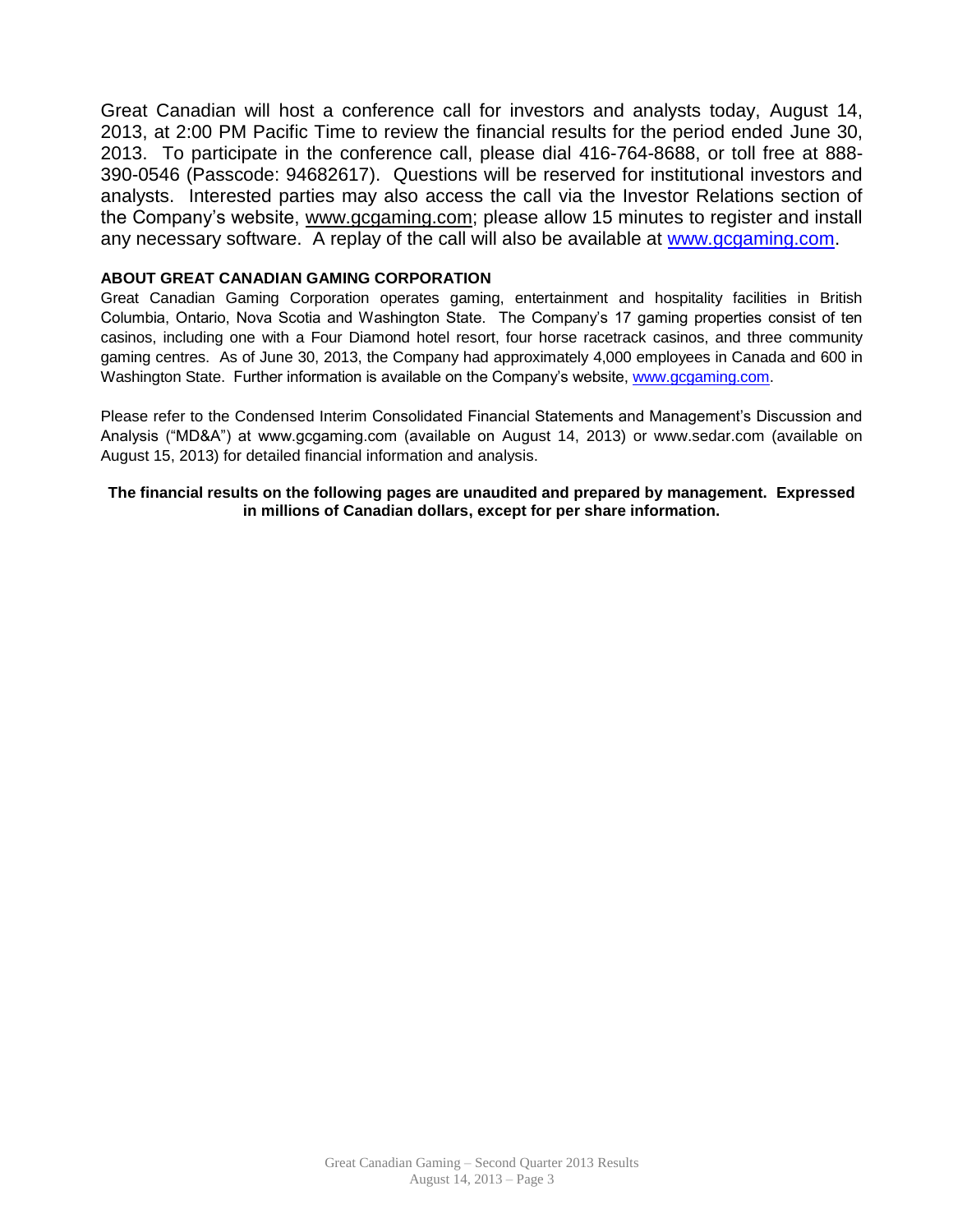# **GREAT CANADIAN GAMING CORPORATION**

# **Consolidated Results of Operations**

(Unaudited – Expressed in millions of Canadian dollars, except for per share information)

|                                                         | <b>Second Quarter</b> |        |    |        |            | <b>First Half</b>           |        |    |        |            |
|---------------------------------------------------------|-----------------------|--------|----|--------|------------|-----------------------------|--------|----|--------|------------|
|                                                         |                       | 2013   |    |        | 2012 % Chg |                             | 2013   |    |        | 2012 % Chg |
| Gaming revenues                                         | \$                    | 68.4   | \$ | 72.9   | (6%)       | $\overline{\boldsymbol{s}}$ | 143.4  | \$ | 149.7  | (4%)       |
| <b>Facility Development Commission</b>                  |                       | 8.9    |    | 7.9    | 13%        |                             | 17.6   |    | 16.8   | 5%         |
| Hospitality, lease and other revenues                   |                       | 25.2   |    | 21.2   | 19%        |                             | 43.5   |    | 39.2   | 11%        |
| Racetrack revenues                                      |                       | 4.0    |    | 4.3    | (7%)       |                             | 7.1    |    | 8.1    | (12%)      |
|                                                         |                       | 106.5  |    | 106.3  | 0%         |                             | 211.6  |    | 213.8  | (1%)       |
| Less: Promotional allowances                            |                       | (4.4)  |    | (5.0)  | (12%)      |                             | (9.0)  |    | (9.7)  | (7%)       |
| <b>Revenues</b>                                         |                       | 102.1  |    | 101.3  | 1%         |                             | 202.6  |    | 204.1  | (1%)       |
| Human resources                                         |                       | 40.4   |    | 41.6   | (3%)       |                             | 79.5   |    | 80.7   | (1%)       |
| Property, marketing and administration                  |                       | 23.7   |    | 24.4   | (3%)       |                             | 46.8   |    | 49.1   | (5%)       |
|                                                         |                       | 64.1   |    | 66.0   | (3%)       |                             | 126.3  |    | 129.8  | (3%)       |
| <b>EBITDA</b>                                           |                       | 38.0   |    | 35.3   | 8%         |                             | 76.3   |    | 74.3   | $3%$       |
| Human resources as a % of Revenues before               |                       |        |    |        |            |                             |        |    |        |            |
| Promotional allowances                                  |                       | 37.9%  |    | 39.1%  |            |                             | 37.6%  |    | 37.7%  |            |
| EBITDA as a % of Revenues                               |                       | 37.2%  |    | 34.8%  |            |                             | 37.7%  |    | 36.4%  |            |
| Amortization                                            |                       | 11.7   |    | 13.1   |            |                             | 24.7   |    | 25.9   |            |
| Share-based compensation                                |                       | 0.6    |    | 0.7    |            |                             | 2.7    |    | 2.8    |            |
| (Reversals of) impairments of long-lived assets         |                       |        |    |        |            |                             | (28.5) |    | 54.2   |            |
| Impairment of goodwill                                  |                       |        |    |        |            |                             |        |    | 3.2    |            |
| Interest and financing costs, net                       |                       | 8.2    |    | 7.4    |            |                             | 16.4   |    | 14.5   |            |
| Litigation settlement                                   |                       |        |    | 11.0   |            |                             |        |    | 11.0   |            |
| Restructuring and other                                 |                       | 0.2    |    | 0.6    |            |                             | 1.3    |    | 0.6    |            |
| Foreign exchange gain and other                         |                       | (0.2)  |    | (0.8)  |            |                             | (0.4)  |    | (1.1)  |            |
| Income taxes                                            |                       | 6.2    |    | 0.6    |            |                             | 17.5   |    | (7.6)  |            |
| <b>Net earnings (loss)</b>                              | \$                    | 11.3   | \$ | 2.7    | 319%       | \$                          | 42.6   | \$ | (29.2) |            |
| Net earnings (loss) per common share                    |                       |        |    |        |            |                             |        |    |        |            |
| <b>Basic</b>                                            | \$                    | 0.17   | \$ | 0.03   |            | \$                          | 0.61   | \$ | (0.36) |            |
| <b>Diluted</b>                                          | \$                    | 0.16   | \$ | 0.03   |            | \$                          | 0.60   | \$ | (0.36) |            |
| Weighted average number of common shares (in thousands) |                       |        |    |        |            |                             |        |    |        |            |
| <b>Basic</b>                                            |                       | 68,329 |    | 79,075 |            |                             | 69,375 |    | 80,720 |            |
| <b>Diluted</b>                                          |                       | 69,471 |    | 80,488 |            |                             | 70,475 |    | 80,720 |            |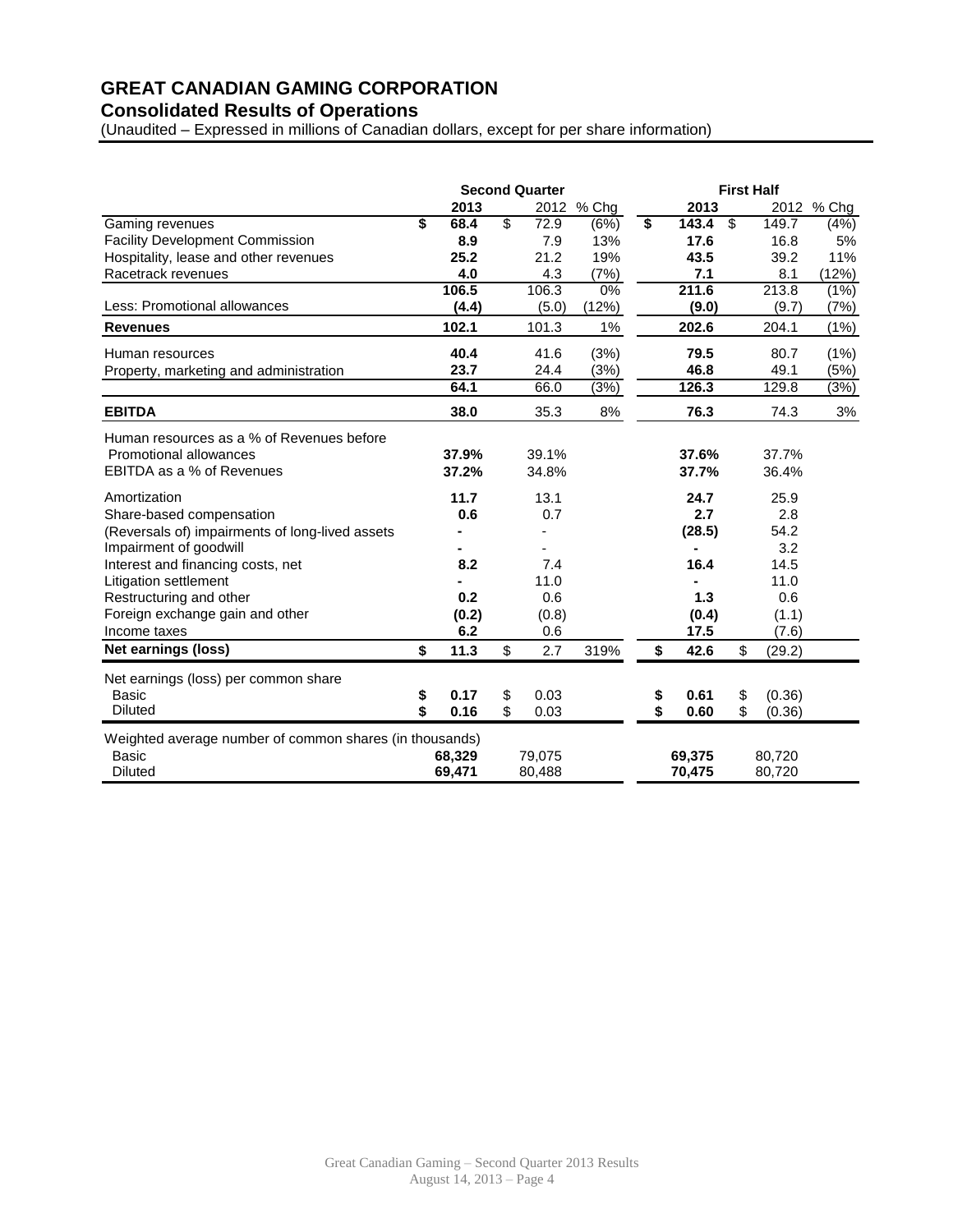# **GREAT CANADIAN GAMING CORPORATION**

### **Condensed Interim Consolidated Statements of Financial Position**

(Unaudited – Expressed in millions of Canadian dollars)

|                                                    | <b>June 30,</b><br>2013 | December 31,<br>2012 |  |
|----------------------------------------------------|-------------------------|----------------------|--|
| <b>Assets</b>                                      |                         |                      |  |
| Current                                            |                         |                      |  |
| Cash and cash equivalents                          | \$<br>169.7             | \$<br>116.2          |  |
| Restricted cash                                    | 7.2                     | 4.9                  |  |
| Accounts receivable                                | 5.4                     | 7.7                  |  |
| Income taxes receivable                            | 2.6                     |                      |  |
| Prepaids, deposits and other assets                | 7.4                     | 6.1                  |  |
|                                                    | 192.3                   | 134.9                |  |
| Property, plant and equipment                      | 598.7                   | 621.3                |  |
| Intangible assets                                  | 81.8                    | 73.3                 |  |
| Goodwill                                           | 20.5                    | 20.1                 |  |
| Deferred tax assets                                | 9.3                     | 9.9                  |  |
| Other assets                                       | 2.9                     | 3.2                  |  |
|                                                    | \$<br>905.5             | \$<br>862.7          |  |
| <b>Liabilities</b>                                 |                         |                      |  |
| Current                                            |                         |                      |  |
| Accounts payable and accrued liabilities           | \$<br>65.6              | \$<br>60.4           |  |
| Income taxes payable                               |                         | 0.5                  |  |
| Other liabilities                                  | 2.9                     | 2.9                  |  |
|                                                    | 68.5                    | 63.8                 |  |
| Long-term debt                                     | 440.4                   | 439.9                |  |
| Deferred credits, provisions and other liabilities | 25.8                    | 25.4                 |  |
| Deferred tax liabilities                           | 66.1                    | 53.3                 |  |
|                                                    | 600.8                   | 582.4                |  |
| Shareholders' equity                               |                         |                      |  |
| Share capital and contributed surplus              | 307.7                   | 313.5                |  |
| Accumulated other comprehensive loss               | 0.2                     | (1.0)                |  |
| <b>Deficit</b>                                     | (3.2)                   | (32.2)               |  |
|                                                    | 304.7                   | 280.3                |  |
|                                                    | \$<br>905.5             | \$<br>862.7          |  |
|                                                    |                         |                      |  |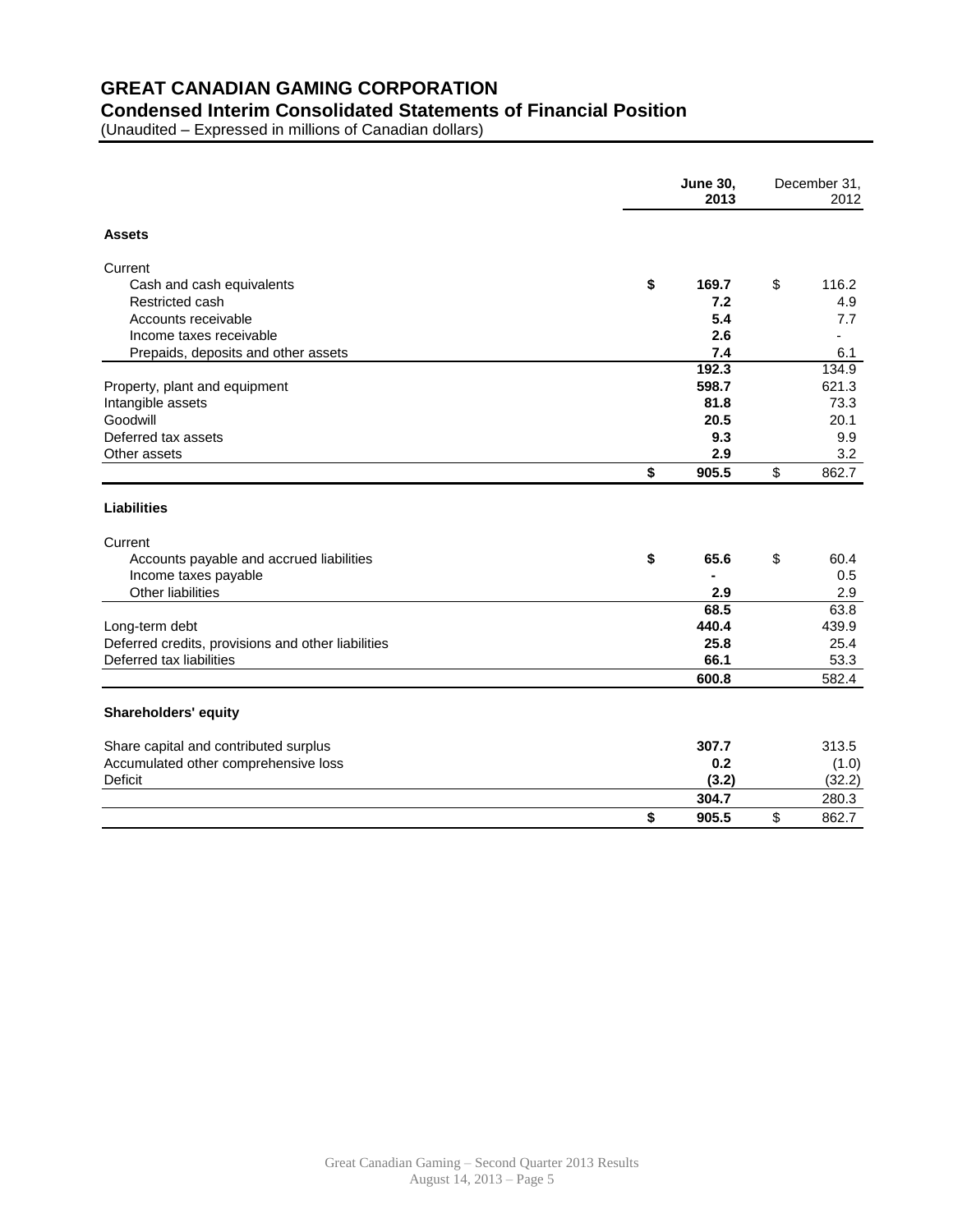# **GREAT CANADIAN GAMING CORPORATION Adjusted Net Earnings**

(Unaudited – Expressed in millions of Canadian dollars)

The current and prior periods' net earnings (loss) included some items of note, which are summarized in the following adjusted net earnings table:

|                                                                          | <b>Second Quarter</b> |       |    |                          |            | <b>First Half</b> |        |    |        |            |
|--------------------------------------------------------------------------|-----------------------|-------|----|--------------------------|------------|-------------------|--------|----|--------|------------|
|                                                                          |                       | 2013  |    |                          | 2012 % Chg |                   | 2013   |    |        | 2012 % Chg |
| <b>Net earnings (loss)</b>                                               | \$                    | 11.3  | \$ | 2.7                      |            | \$                | 42.6   | \$ | (29.2) |            |
| Items of note<br>(Reversals of) impairments of long-lived                |                       |       |    |                          |            |                   |        |    |        |            |
| assets                                                                   |                       |       |    |                          |            |                   | (28.5) |    | 54.2   |            |
| Impairment of goodwill                                                   |                       |       |    |                          |            |                   |        |    | 3.2    |            |
| Litigation settlement                                                    |                       |       |    | 11.0                     |            |                   |        |    | 11.0   |            |
| Equity investment loss                                                   |                       |       |    | 0.6                      |            |                   |        |    | 0.6    |            |
| FDC revenues previously deferred<br>Without prejudice dispute resolution |                       | (0.7) |    | $\overline{\phantom{a}}$ |            |                   | (0.7)  |    |        |            |
| payments received from OLG                                               |                       | (0.7) |    |                          |            |                   | (0.7)  |    |        |            |
| Human resources severance costs                                          |                       |       |    | 0.5                      |            |                   |        |    | 0.7    |            |
| Restructuring severance costs                                            |                       | 0.2   |    |                          |            |                   | 1.2    |    |        |            |
| Income taxes on the above items of note                                  |                       | 0.3   |    | (2.9)                    |            |                   | 7.7    |    | (16.4) |            |
| Adjusted net earnings <sup>(1)</sup>                                     |                       | 10.4  | Ъ  | 11.9                     | (13%)      |                   | 21.6   |    | 24.1   | (10%)      |

(1) Adjusted net earnings is a non-IFRS measure as described in the Disclaimer section of this press release.

After adjusting for the above items of note, the Company's adjusted net earnings decreased by \$1.5 million, or 13%, in the second quarter of 2013, when compared to the second quarter of 2012. This decrease was primarily due to the increases in net interest and financing costs and income taxes, which were partially offset by the decreases in amortization.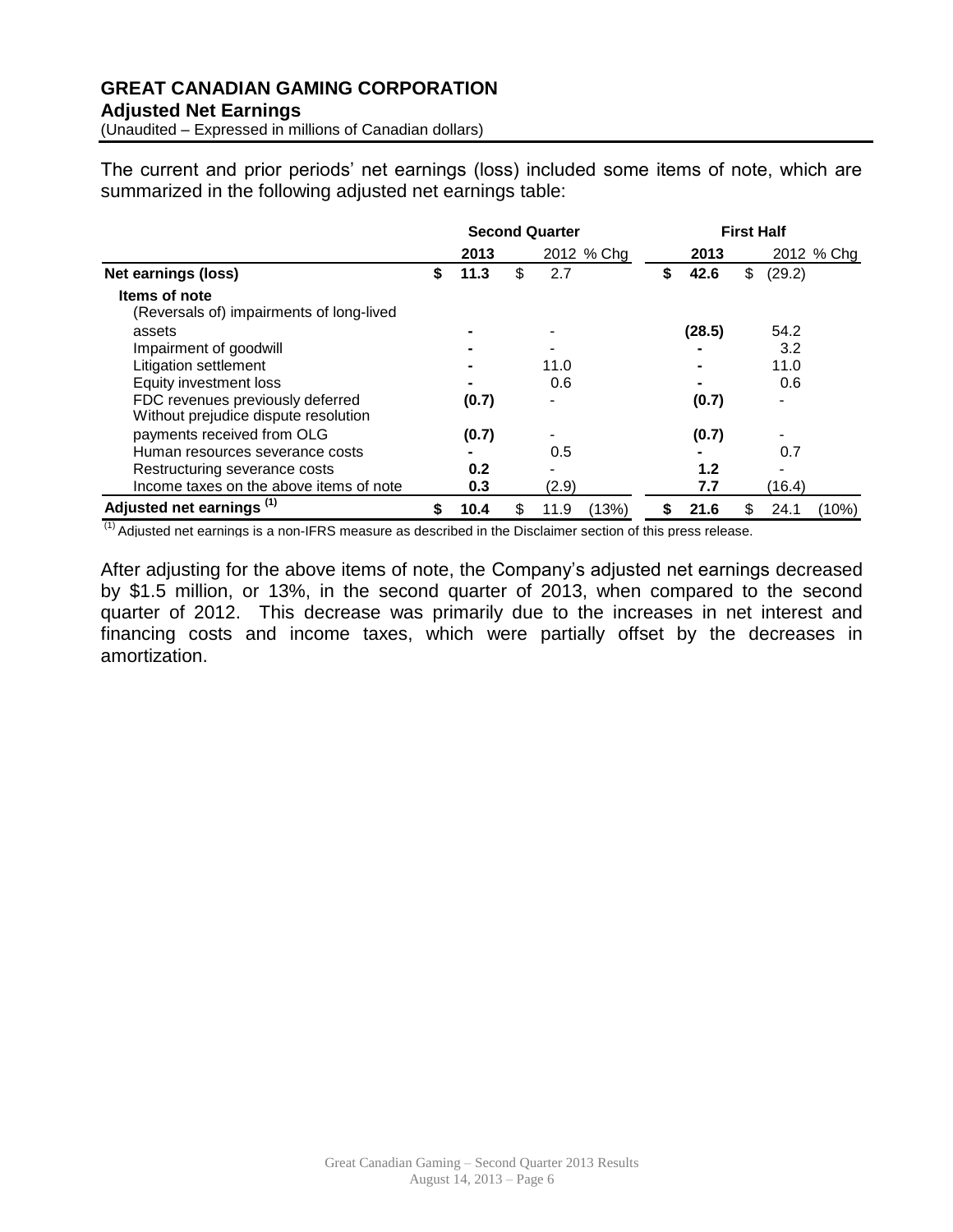#### DISCLAIMER

This press release contains certain "forward-looking information" or statements within the meaning of applicable securities legislation. Forward-looking information is based on the Company's current expectations, estimates, projections and assumptions that were made by the Company in light of its historical trends and other factors. All information or statements, other than statements of historical fact, are forward-looking information including statements that address expectations, estimates or projections about the future, the terms and expected benefits of the normal course issuer bid, the Company's strategy for growth, expected future expenditures, costs, operating and financial results, expected impact of future commitments, the future ability of the Company to operate the Georgian Downs and Flamboro Downs facilities and their profitability, and the ability of the Company to enter into new agreements for the operation of gaming facilities at Georgian Downs and Flamboro Downs. Forward-looking information may be identified by words such as "anticipate", "believe", "expect", or similar expressions. Such forward-looking information is not a guarantee of future performance and may involve a number of risks and uncertainties.

Although forward-looking information is based on information and assumptions that the Company believes are current, reasonable and complete, they are subject to unknown risks, uncertainties, and a number of factors that could cause actual results to vary materially from those expressed or implied by such forward-looking information. Such factors may include, but are not limited to: terms of operational services agreements; pending, proposed or unanticipated regulatory or policy changes; the Company's ability to obtain and renew required business licenses, leases, and operational services agreements; unanticipated fines, sanctions and suspensions imposed on the Company by its regulators; impact of global liquidity and credit availability; adverse tourism trends and further decreases in levels of travel, leisure and consumer spending; competition from established competitors and new entrants in the gaming business; dependence on key personnel; the Company's ability to manage its capital projects and its expanding operations; the risk that systems, procedures and controls may not be adequate to meet regulatory requirements or to support current and expanding operations; potential undisclosed liabilities and capital expenditures associated with acquisitions; negative connotations linked to the gaming industry; First Nations rights with respect to some land on which we conduct our operations; future or current legal proceedings; construction disruptions; financial covenants associated with credit facilities and long-term debt; credit, liquidity and market risks associated with our financial instruments; interest and exchange rate fluctuations; non-realization of cost reductions and synergies; demand for new products and services; fluctuations in operating results; and economic uncertainty and financial market volatility. Although the Company has attempted to identify important factors that could cause actual actions, events or results to differ materially from those described in forward-looking information, there may be other factors that cause actions, events or results not to be as anticipated, estimated or intended. These factors and other risks and uncertainties are discussed in the Company's continuous disclosure documents filed with the Canadian securities regulatory authorities from time to time, including in the "Risk Factors" section of the Company's Annual Information Form for fiscal 2012, and as identified in the Company's disclosure record on SEDAR at [www.sedar.com.](http://www.sedar.com/)

Readers are cautioned not to place undue reliance on the forward-looking information, as there can be no assurance that the plans, intentions, or expectations upon which they are based will occur. The forward-looking information contained herein is made as of the date hereof, is subject to change after such date, and is expressly qualified in its entirety by cautionary statements in this press release. Forward-looking information is provided for the purpose of providing information about management's current expectations and plans and allowing investors and others to get a better understanding of the Company's operating environment. The Company undertakes no obligation to publicly revise forward-looking information to reflect subsequent events or circumstances except as required by law.

The Company has included non-International Financial Reporting Standards ("non-IFRS") measures in this press release. EBITDA, as defined by the Company, means earnings before interest and financing costs (net of interest income), income taxes, depreciation and amortization, share-based compensation, (reversals of) impairments of long-lived assets, impairment of goodwill, litigation settlement, restructuring and other, and foreign exchange loss and other. EBITDA is derived from the condensed interim consolidated statements of earnings (loss), and can be computed as revenues less human resources expenses and property, marketing and administration expenses. Adjusted net earnings, as defined by the Company, means net earnings (loss) plus or minus items of note that management may reasonably quantify and that it believes will provide the reader with a better understanding of the Company's underlying business performance. Items of note may vary from time to time and in this press release include (reversals of) impairments of long-lived assets, impairment of goodwill, litigation settlement, equity investment loss, FDC revenues previously deferred, without prejudice dispute resolution payments received from the Ontario Lottery and Gaming Corporation ("OLG"), severance costs, and income taxes on the above items of note.

Readers are cautioned that these non-IFRS definitions are not recognized measures under International Financial Reporting Standards ("IFRS"), do not have standardized meanings prescribed by IFRS, and should not be construed to be alternatives to net earnings determined in accordance with IFRS or as indicators of performance or liquidity or cash flows. The Company's method of calculating these measures may differ from methods used by other entities and accordingly our measures may not be comparable to similarly titled measures used by other entities or in other jurisdictions. The Company uses these measures because it believes they provide useful information to both management and investors with respect to the operating and financial performance of the Company.